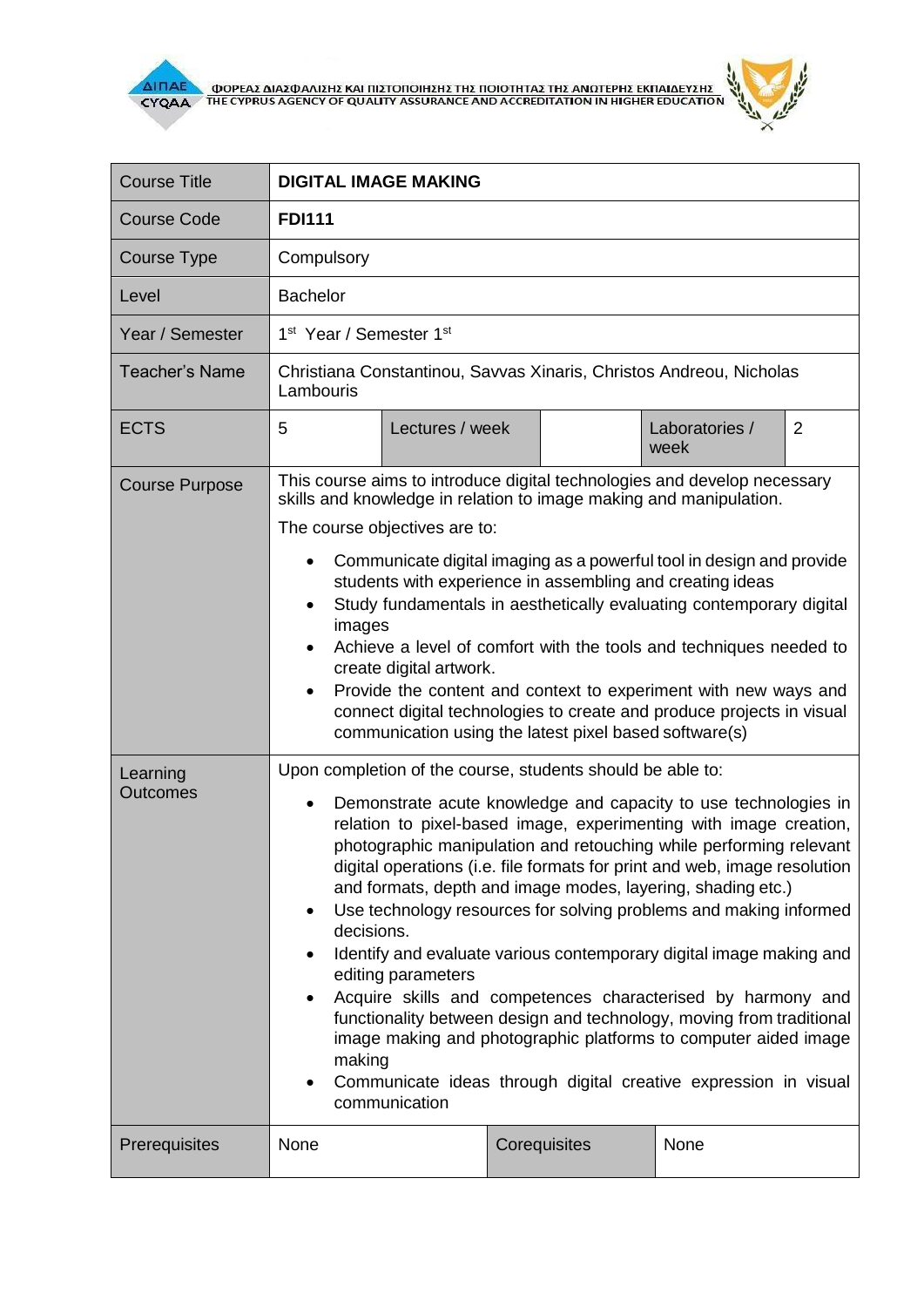

| <b>Course Content</b>   | Introduction to the basic understandings of what constitutes a digital<br>$\bullet$<br>image and the aesthetics that engage in the effective appreciation and<br>evaluation of contemporary digital practices. Through a survey and a<br>study of various kinds,<br>methods and approaches towards<br>contemporary digital image and digital manipulations, the course<br>investigates basic ideas and perceptions regarding communication<br>through digital images.<br>Introduction to image manipulation through computer aided methods.<br>٠<br>Image-based research and investigation of images in a design context<br>using a range of techniques.<br>Digital Image Composition is explored freely considering different<br>modes of representation, creating multiple digital ranges of<br>representation with images. |  |
|-------------------------|-------------------------------------------------------------------------------------------------------------------------------------------------------------------------------------------------------------------------------------------------------------------------------------------------------------------------------------------------------------------------------------------------------------------------------------------------------------------------------------------------------------------------------------------------------------------------------------------------------------------------------------------------------------------------------------------------------------------------------------------------------------------------------------------------------------------------------|--|
| Teaching<br>Methodology | Illustrated lectures that address the theory of electronic imaging and are<br>supported by practical demonstrations in which the information imparted is<br>put into practice. Practical workshops introduce experimental methodologies<br>of deconstruction and composition. Students then produce a series of digital<br>graphics that meets a tight brief and are encourage to address the time<br>constraints that occur in a professional context.                                                                                                                                                                                                                                                                                                                                                                       |  |
|                         | Through in-class practical design workshops and short exercises, students<br>are encouraged to experiment and expand their creative vision.                                                                                                                                                                                                                                                                                                                                                                                                                                                                                                                                                                                                                                                                                   |  |
|                         | Each project is critically analysed in a group discussion. Lecture notes and<br>presentations are available through the web for students to use in<br>combination with the textbooks if the project requires such notes and<br>presentations.                                                                                                                                                                                                                                                                                                                                                                                                                                                                                                                                                                                 |  |
| <b>Bibliography</b>     | <b>Book References</b>                                                                                                                                                                                                                                                                                                                                                                                                                                                                                                                                                                                                                                                                                                                                                                                                        |  |
|                         | Faulkner, A., Conrad, C., Adobe Photoshop CC Classroom in a Book. Adobe<br>Press: 2017                                                                                                                                                                                                                                                                                                                                                                                                                                                                                                                                                                                                                                                                                                                                        |  |
|                         | Munishwar, G., Adobe Photoshop Creative Cloud 2017. CreateSpace<br>Independent Publishing Platform: 2017                                                                                                                                                                                                                                                                                                                                                                                                                                                                                                                                                                                                                                                                                                                      |  |
|                         | Snider, L., Adobe Lightroom CC and Photoshop CC for Photographers<br>Classroom in a Book. Adobe Press, 2016                                                                                                                                                                                                                                                                                                                                                                                                                                                                                                                                                                                                                                                                                                                   |  |
|                         | Sanders Industries LLC Publishing. Digital Imaging Notebook: Digital<br>Imaging Notebook   Diary   Log   Journal. Independently published, 2019.<br>ISBN: 9781707983438                                                                                                                                                                                                                                                                                                                                                                                                                                                                                                                                                                                                                                                       |  |
|                         | Worobiec, T., Spence, R. Digital Photo Artist: Creative Techniques and<br>Ideas for Digital Image-making. Collins & Brown, 2005. ISBN:<br>x9781843401483                                                                                                                                                                                                                                                                                                                                                                                                                                                                                                                                                                                                                                                                      |  |
|                         | Horovitz, E. Digital Image Transfer: Creating Art with Your Photography.<br>Pixiq, 2011. ISBN: 9781600595356                                                                                                                                                                                                                                                                                                                                                                                                                                                                                                                                                                                                                                                                                                                  |  |
| Assessment              | Overall the course is evaluated as follows:                                                                                                                                                                                                                                                                                                                                                                                                                                                                                                                                                                                                                                                                                                                                                                                   |  |
|                         | <b>Final Assessment 34%</b>                                                                                                                                                                                                                                                                                                                                                                                                                                                                                                                                                                                                                                                                                                                                                                                                   |  |
|                         | Design Intelligence 40%,                                                                                                                                                                                                                                                                                                                                                                                                                                                                                                                                                                                                                                                                                                                                                                                                      |  |
|                         | Research and Methodology 20%,                                                                                                                                                                                                                                                                                                                                                                                                                                                                                                                                                                                                                                                                                                                                                                                                 |  |
|                         | Experimentation and Analysis 20%,                                                                                                                                                                                                                                                                                                                                                                                                                                                                                                                                                                                                                                                                                                                                                                                             |  |